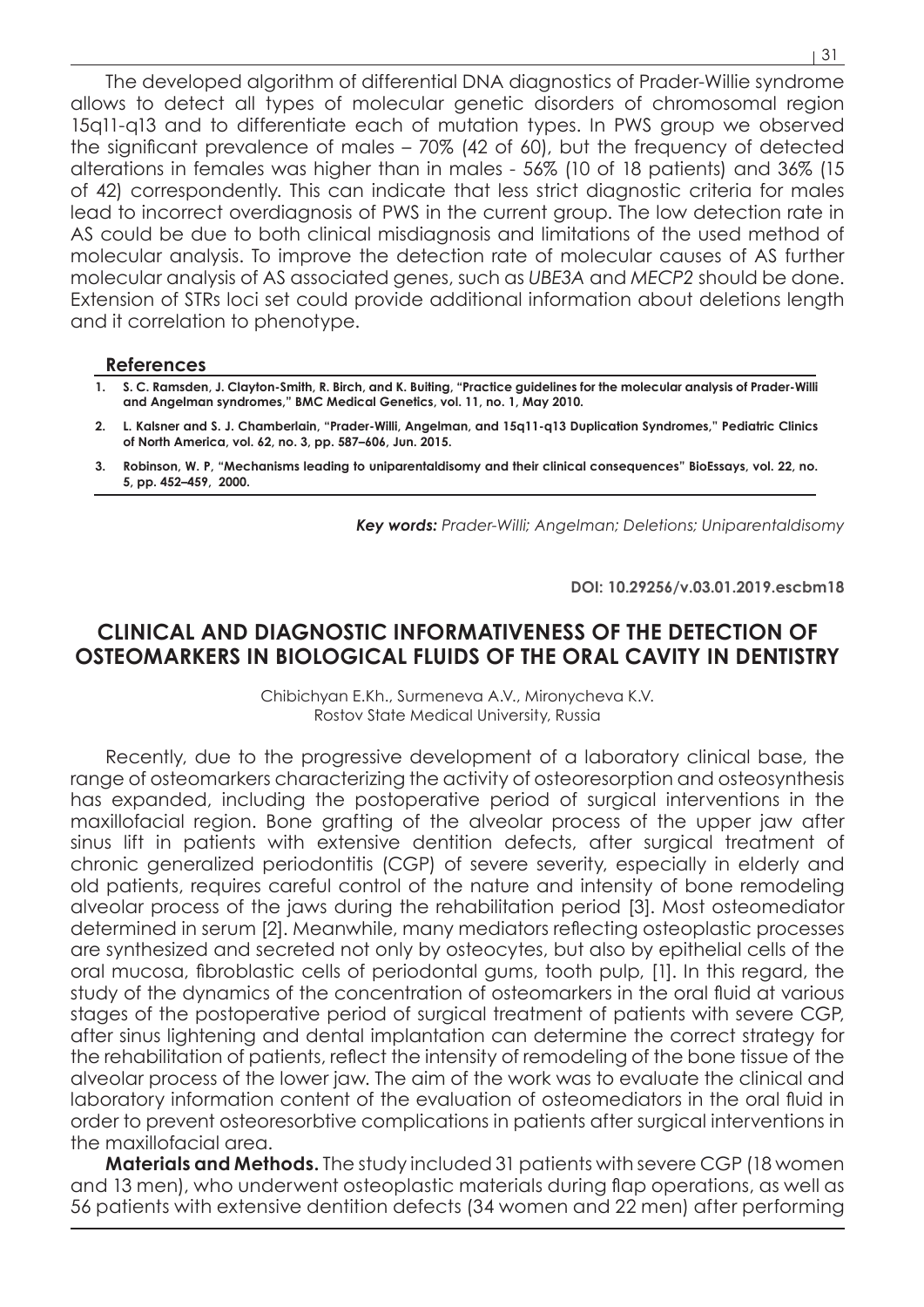open sinus lifting and dental implantation. The average age of patients with chronic hepatitis C was 43,9±1,5 years, in patients with extensive dentition defects and atrophy of the alolar process of the jaws –  $68.9 \pm 2.7$  years. Healthy donors (n = 29) aged 40-60 years formed the control group. Initially, as well as 12 months after surgery, oral fluid was collected in a volume of 20 ml in the morning on an empty stomach from 8 to 9 hours by spitting into a test tube. The supernatant was obtained by centrifugation (8000 rpm for 15 minutes) and stored at -30ºС. Next, in a mixed saliva using an enzyme immunoassay on a Lisa enzyme immunoassay analyzer (Erba Lahema Sr.o., Czech Republic), the concentration of the ligand of a soluble activator of the nucleation factor kappa B (sRANKL), osteoprotegerin (OPG), the bone isoenzyme of alkaline phosphatase (AP) was measured. The concentration of sRANKL was determined using Ampli-sRANKL diagnostics (Biomedica, Vienna, Austria), osteoprotegerin Osteoprotegerin kit (Biomedica, Austria), KSchFF using Alkphase-B single channel kits (Metra Biosystems, USA).

**Results.** As a result of a laboratory study of oral fluid at the first stage, average values were obtained from healthy donors (Table 1). Changes in osteomarkers in the oral fluid in patients in the postoperative period of surgical interventions are presented in Table 2.

**Table 1.** Indicators of the concentration of osteomediation in the oral fluid to healthy donors

| Indicator                            | Healthydonors<br>$(n=29)$ |  |
|--------------------------------------|---------------------------|--|
| Bone alkaline phos-<br>phatase, U/ml | $22.5 \pm 1.2$            |  |
| Osteoprotegerin,<br>pg/ml            | $84,8{\pm}2,3$            |  |
| sRANKL, pg/ml                        | $2,9 \pm 0,2$             |  |

**Table 2.** Change of osteomarkers in the oral fluid in patients in the postoperative period of surgical interventions

| Indicator                                          | Initial        | After 12 months  |  |
|----------------------------------------------------|----------------|------------------|--|
| After flap operations for severe CGP (n=31)        |                |                  |  |
| Bone alkaline phos-<br>phatase, U/ml               | $62,7\pm2,3$   | $91,7\pm3,1*$    |  |
| Osteoprotegerin,<br>pg/ml                          | $55,2 \pm 1,2$ | $96,3 \pm 3,3^*$ |  |
| sRANKL, pg/ml                                      | $3,5\pm0,5$    | $2,2\pm0,3*$     |  |
| After sinus lifting and dental implantation (n=56) |                |                  |  |
| Bone alkaline phos-<br>phatase, U/ml               | $55,2{\pm}2,3$ | $64,1\pm4,1*$    |  |
| Osteoprotegerin,<br>pg/ml                          | $45,2 \pm 1,9$ | $50,6\pm2,5$     |  |
| sRANKL, pg/ml                                      | $3,7\pm0,3$    | $3,5\pm0.2$      |  |

Note: \* - significant differences compared to baseline with p <0,05

Biological Markers in Fundamental and Clinical Medicine. – Vol.3, №1. – 2019. ISSN 2570-5911 (Print); ISSN 2570-5903 (On-Line) DOI: 10.29256/v.03.01.2019.escbm01-89